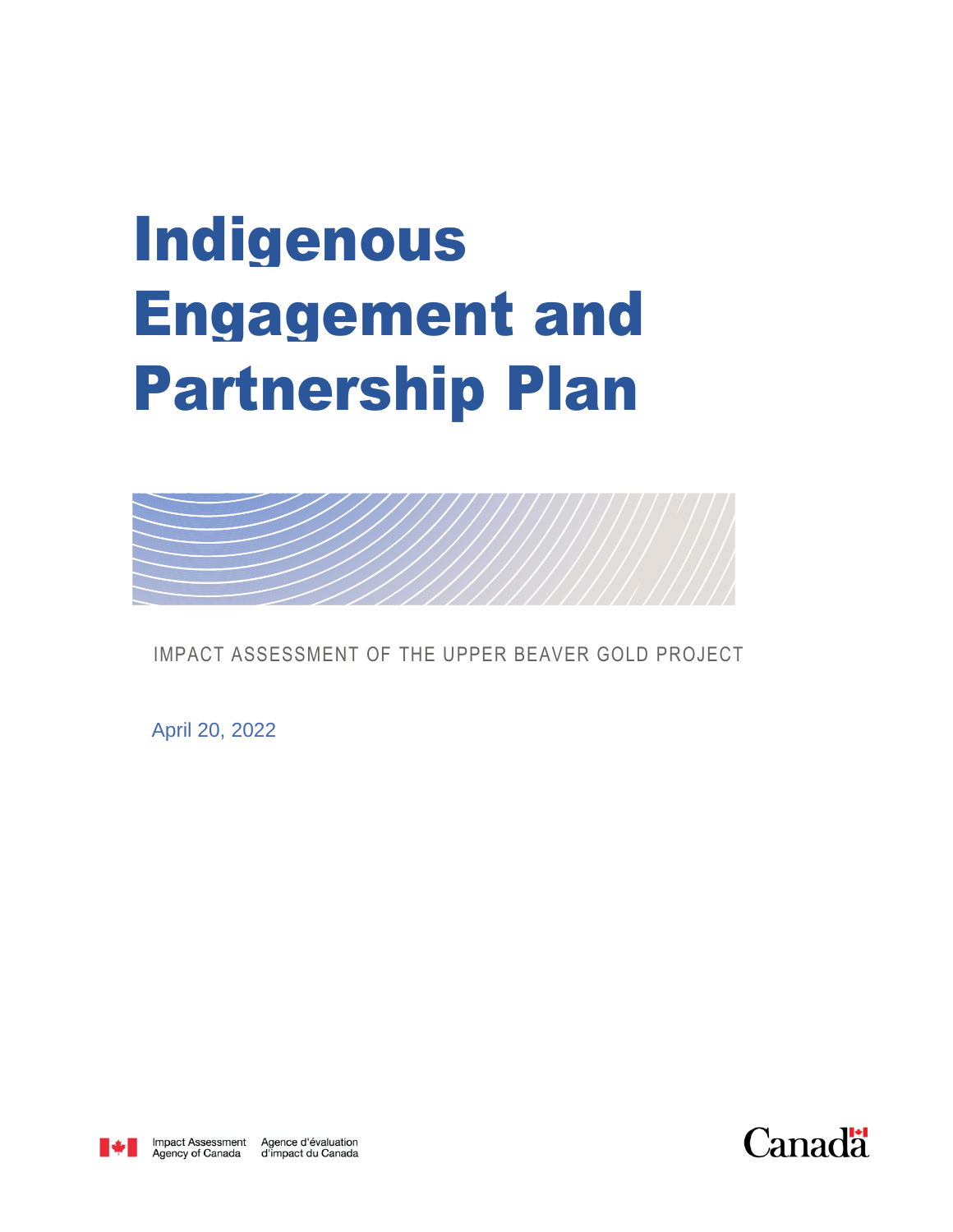# Table of Contents

| 2. |  |
|----|--|
| 3. |  |
| 4. |  |
| 5. |  |
| 6. |  |
| 7. |  |
| 8. |  |
| 9. |  |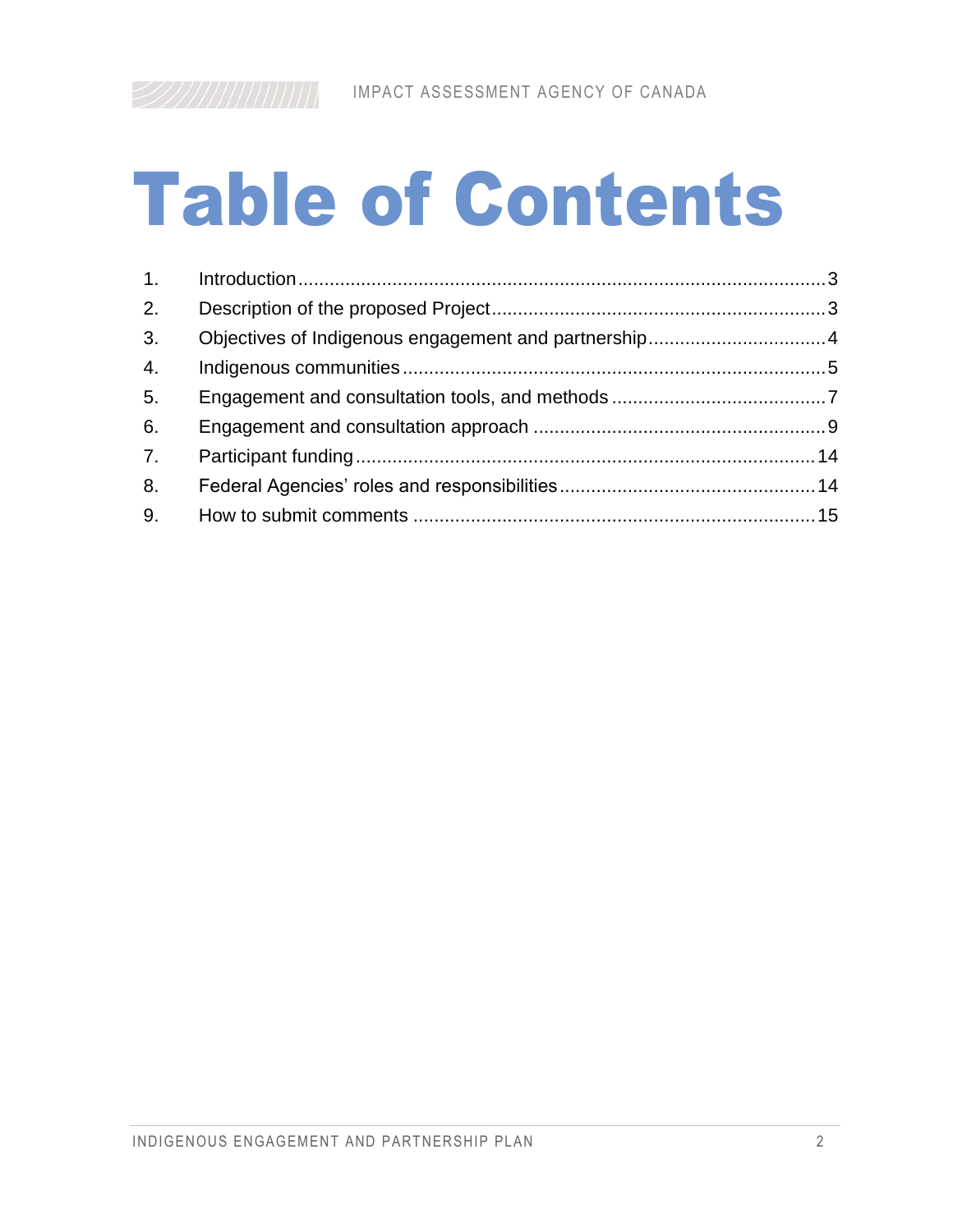## <span id="page-2-0"></span>**1. Introduction**

On December 16, 2021, the Impact Assessment Agency of Canada (the Agency) decided that an impact assessment is required for the Upper Beaver Gold Project (the Project), pursuant to Subsection 16(1) of Canada's *Impact Assessment Act* (the IAA).

The Indigenous Engagement and Partnership Plan (IEPP) outlines opportunities and methods for meaningful engagement and consultation with potentially affected Indigenous communities throughout the impact assessment process for the Project. The IEPP is intended to be flexible and does not preclude the Agency from making changes to the approaches described in the IEPP in order to accommodate changes that may occur during the assessment process.

Throughout this IEPP, the terms "Indigenous community" or "Indigenous communities" refer to Indigenous peoples connected by Nation, Band, geographical location, community roles and other shared values and identities. Within the context of the impact assessment process, the Agency encourages the active participation of a community's diversity such as the Chief and Council, community leaders, as well as other members of the community, such as women, Elders, youth and knowledge holders.

Throughout this IEPP, "engagement" refers to the spectrum of engagement defined in the Policy Context for Indigenous Participation in Impact Assessment [\(Policy Context: Indigenous Participation in](https://www.canada.ca/en/impact-assessment-agency/services/policy-guidance/practitioners-guide-impact-assessment-act/policy-indigenous-participation-ia.html)  [Impact Assessment -](https://www.canada.ca/en/impact-assessment-agency/services/policy-guidance/practitioners-guide-impact-assessment-act/policy-indigenous-participation-ia.html) Canada.ca) and "consultation" refers to the Government of Canada's duty to consult, and, where appropriate, accommodate, on the potential adverse impacts of the Project on the exercise of Aboriginal and/or Treaty rights of the Indigenous peoples of Canada.

To complement this IEPP, interested Indigenous communities may develop community-specific consultation plans, in collaboration with the Agency, to describe the community's specific objectives for consultation, or any unique features of the impact assessment and consultation process pertaining to that community.

The Agency developed a separate [Public Participation Plan](http://iaac-aeic.gc.ca/050/evaluations/document/143582?culture=en-CA) to describe how the Agency plans to engage with the public during the impact assessment process.

Finally, the Agency recognizes that, at the time of writing this document, the COVID-19 pandemic continues to have an impact on Indigenous communities and across Canada. The Agency is committed to being as flexible as possible in engaging with Indigenous peoples to accommodate the limitations of the ongoing pandemic.

## <span id="page-2-1"></span>**2. Description of the proposed Project**

Agnico Eagle Mines Limited (the proponent) is proposing the construction, operation, decommissioning and abandonment of an underground and open-pit gold and copper mine located 20 kilometres northeast of Kirkland Lake, in Ontario. As proposed, the Upper Beaver Gold Project includes an on-site metal mill and structures for diverting water. The maximum ore production capacity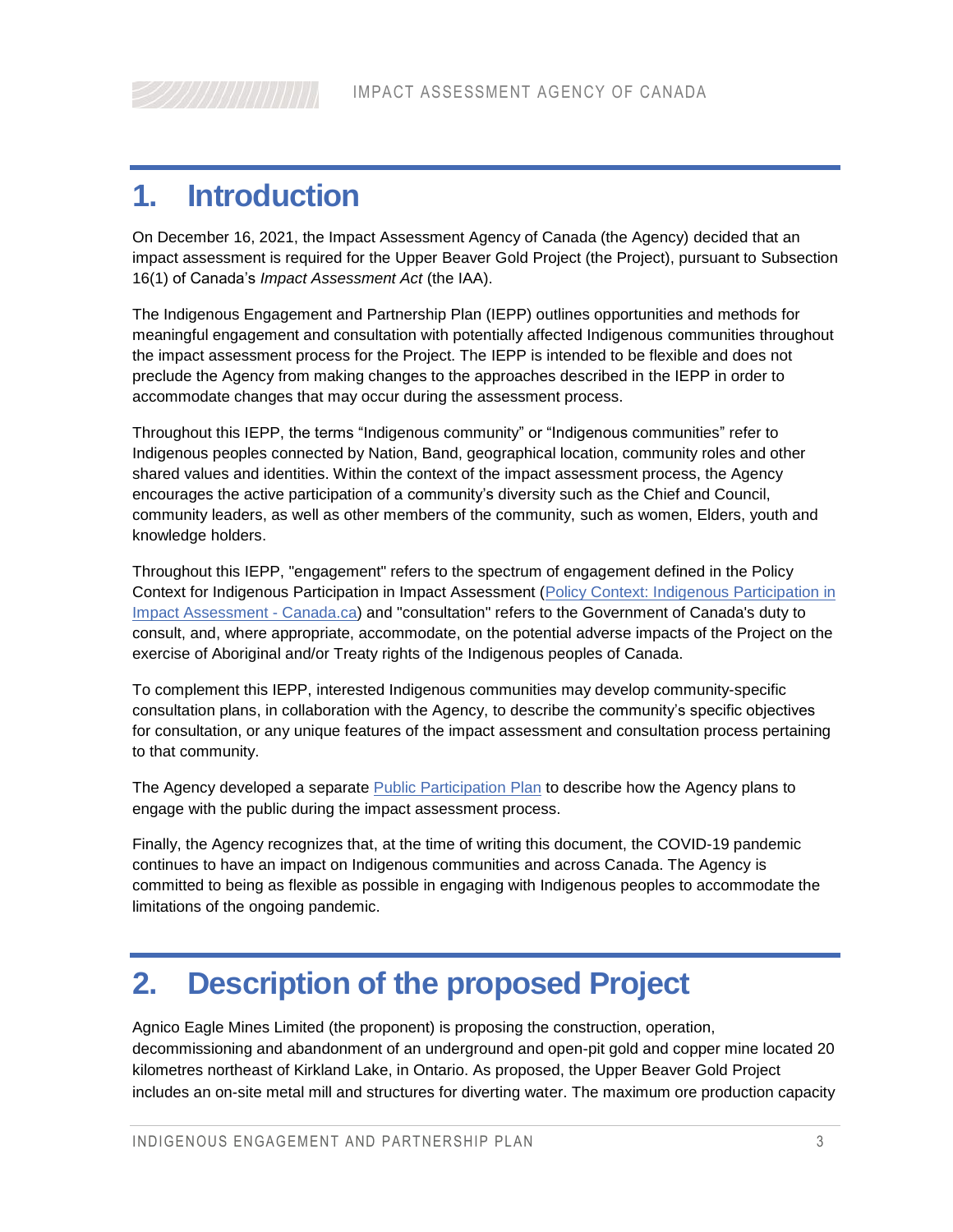of the mine is 15,000 tonnes per day, and the maximum ore input capacity of the metal mill is approximately 10,000 tonnes per day, with a mine life of about 16 years. The Project would require the diversion of over 90 million cubic metres of water per year from Beaverhouse Lake downstream to the Misema River.

For more information on the impact assessment of the Upper Beaver Gold Project or to view the information and comments received to date, visit the Canadian Impact Assessment Registry (the Public Registry) at:<https://iaac-aeic.gc.ca/050/evaluations/proj/82960>

## <span id="page-3-0"></span>**3. Objectives of Indigenous engagement and partnership**

#### **Impact Assessment Agency of Canada's objectives:**

- Conduct meaningful Crown consultation on the potential positive and adverse effects (direct, indirect, cumulative, residual and incidental) of the Project and adverse impacts of the Project on the exercise of Aboriginal and/or Treaty rights of the Indigenous peoples of Canada recognized and affirmed in section 35 of the *Constitution Act, 1982* (Aboriginal or Treaty rights);
- Meaningfully engage with Indigenous communities regarding Indigenous knowledge they may wish to apply when considering potential effects and impacts of the Project and impacts on the exercise of Aboriginal or Treaty rights by referring to the [Indigenous Knowledge Framework](https://www.canada.ca/en/impact-assessment-agency/advisory/advisory-groups/indigenous-advisory-committee/principles-development-indigenous-knowledge-policy-framework.html) and guidance documents;
- Meaningfully engage with Indigenous communities throughout the impact assessment process with opportunities to provide comments on key documents and the engagement process;
- Ensure engagement is consistent with the Government of Canada's commitment to implement the United Nations Declaration on the Rights of Indigenous Peoples (the Declaration) as a comprehensive international human rights instrument and Canada's roadmap for reconciliation. The Declaration also emphasizes the need to work together in partnership and respect, as articulated through the principle of free, prior and informed consent. This principle reflects working together in good faith on decisions that impact Indigenous peoples, with the intention to achieve consensus;
- Encourage Indigenous communities to share Indigenous knowledge and expertise early in the impact assessment process to facilitate its integration into key documents such as the proponent's Impact Statement;
- Include Indigenous knowledge, if provided, in the assessment of potential effects and impacts of the Project and impacts on the exercise of Aboriginal or Treaty rights, and explain how Indigenous knowledge was considered or used in the assessment;
- Provide meaningful opportunities for collaboration with Indigenous communities' assessment of the impacts of the Project on the exercise of Aboriginal or Treaty rights. This may include, where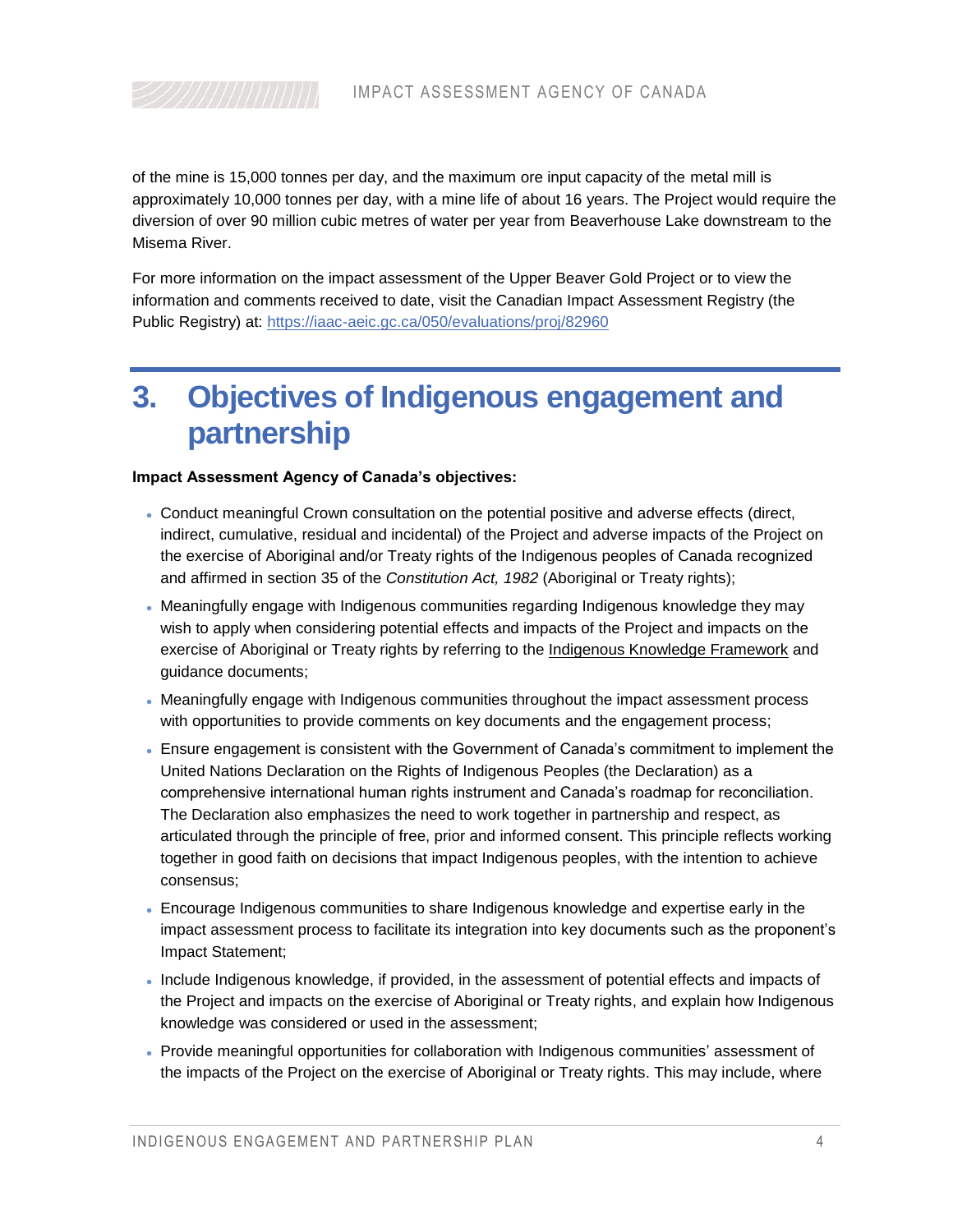appropriate, collaboration with Indigenous communities on community developed methodology or processes to assess the impact of the Project on Aboriginal or Treaty rights; and

 Conduct meaningful consultation with Indigenous communities on measures to avoid, mitigate or minimize potential adverse impacts of the Project on Aboriginal or Treaty rights.

#### **Objectives identified by Indigenous communities during the Planning Phase:**

During the Planning Phase, some Indigenous communities identified values and objectives for Indigenous consultation for the Project. The Agency summarizes these as:

- Consultation approach needs to be clear, timely and transparent, and adhered to;
- Consultation needs to include efforts that actively uphold traditional land-use practices, values, and areas of interest throughout the federal assessment process;
- Meaningful consultation needs to occur during the development of scoping elements of the impact assessment (valued ecosystem components, indicators, objectives, spatial and temporal study area boundaries) and all subsequent phases of the impact assessment; and
- Meaningful consultation needs to include identification, assessment and determination of appropriate mitigation and monitoring measures for any adverse effects and enhancements for positive impacts of the Project, including those on health and socio-economic conditions.

### <span id="page-4-0"></span>**4. Indigenous communities**

The Agency identified the following lists of communities that may be potentially impacted by the Project. This includes communities where the Project may adversely impact the exercise of Aboriginal or Treaty rights of Indigenous peoples of Canada as recognized and affirmed in section 35 of the *Constitution Act, 1982* and also Indigenous peoples with asserted rights where an assessment of effects under section 22 of the IAA may be required. This list is based on information available in the Government of Canada's Aboriginal and Treaty Rights Information System, as well as information shared by Indigenous communities during initial meetings and throughout the Planning Phase.

Although the impact assessment process is not a rights-determination process, the Crown acknowledges that the content and extent of the duty to consult and, where appropriate, accommodate varies according to the nature of the rights (established or potential) and the severity of the project's potential impact on these rights. The Agency's assessment of the extent of the duty to consult and, where appropriate, accommodate is at its preliminary phase. The Agency wishes to complete this exercise in collaboration with Indigenous communities during the Impact Statement Phase.

The Government of Canada is committed to renewing its relationship with Indigenous peoples, which is based on the recognition of rights, respect, cooperation and partnership. Through this IEPP, the Agency supports this commitment. In addition to the IEPP, the Agency plans to engage Indigenous organizations that have indicated an interest in the impact assessment process using the engagement tools and methods outlined in the Public Participation Plan.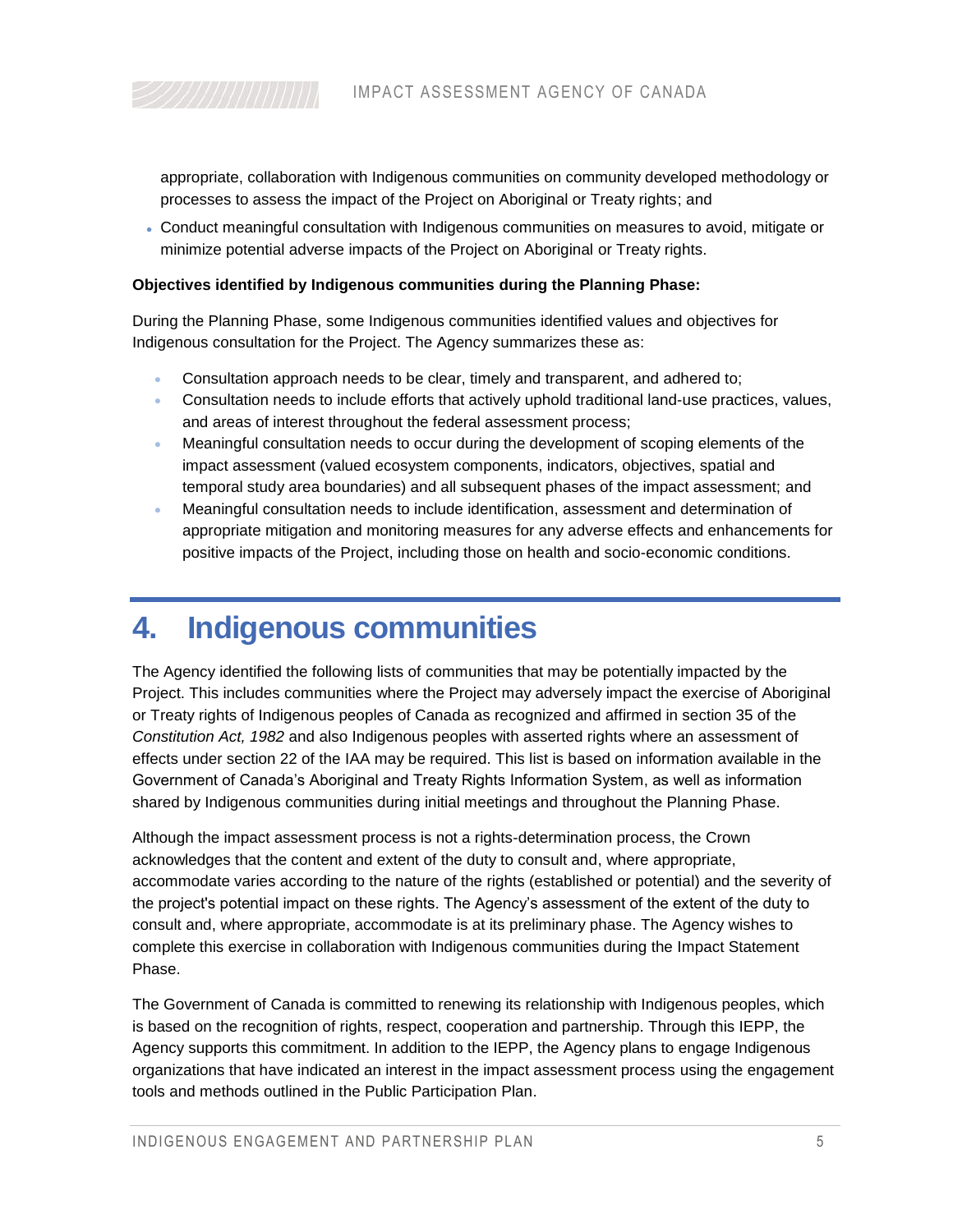#### **4.1. Crown consultation list of Indigenous communities**

The Crown will consult with Indigenous communities listed<sup>1</sup> below to further understand the concerns and potential impacts of the Project on their exercise of potential or established Aboriginal or Treaty rights and, where appropriate, make accommodations. These consultations will comprise an integral part of the work that will support the assessment of the Project.

The Indigenous communities that make up the Crown Consultation list were informed of the Upper Beaver Gold Project during the Planning Phase of the project's Impact Assessment process.

| Kebaowek First Nation (Kipawa/Eagle Village) |  |  |
|----------------------------------------------|--|--|
| Long Point First Nation                      |  |  |
| Matachewan First Nation                      |  |  |
| Métis Nation of Ontario (Region 3)           |  |  |
| Taykwa Tagamou Nation                        |  |  |
| <b>Temagami First Nation</b>                 |  |  |
| <b>Timiskaming First Nation</b>              |  |  |
| <b>Wahgoshig First Nation</b>                |  |  |

l

 $1$  The list of Indigenous communities identified here may change as knowledge of the effects and potential impacts of the project is gained, or if the Project or its components are modified during the impact assessment. The Agency reserves the right to modify this list based on additional information gathered during the impact assessment.

INDIGENOUS ENGAGEMENT AND PARTNERSHIP PLAN 6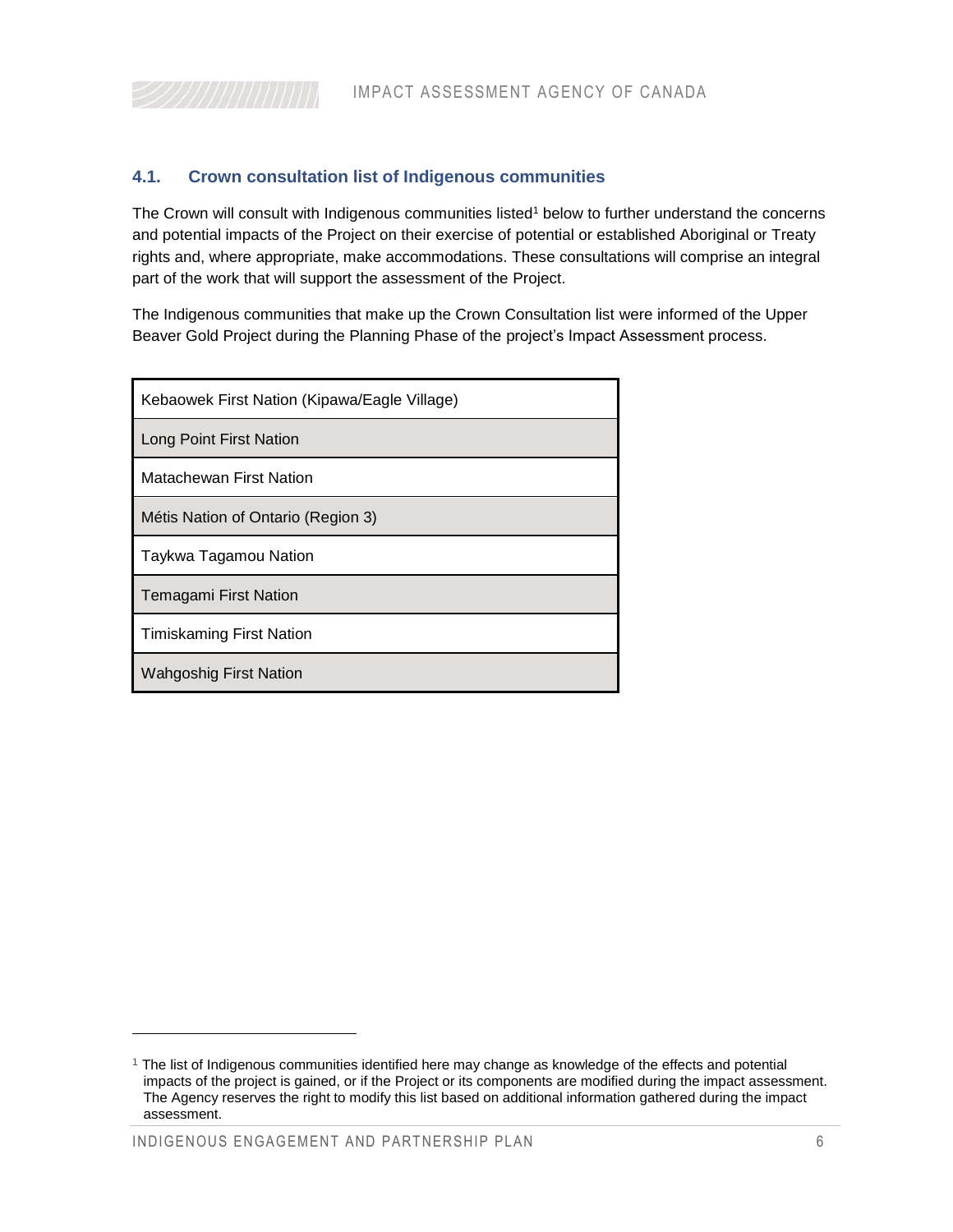#### **4.2. Crown list of additional Indigenous communities to be engaged**

The Crown will engage with Indigenous communities listed<sup>2</sup> below to understand the concerns and impacts where an assessment of effects under section 22 of the IAA may be required.

| Algonguins of Barriere Lake (Rapid Lake)              |
|-------------------------------------------------------|
| Beaverhouse Indigenous Community                      |
| Communauté anicinape de Kitcisakik                    |
| Conseil de la Première Nation Abitibiwinni (Pikogan)* |
| Kitigan Zibi Anishinabeg*                             |

\*Informed the Agency to be notified during key milestones of the impact assessment process.

The Crown Consultation list was revised through out the Planning Phase in response to Indigneous communities who indicated that they do not currently choose to participate in the federal impact assessment process for the Upper Beaver Gold Project.

## <span id="page-6-0"></span>**5. Engagement and consultation tools, and methods**

Due to COVID-19, the Agency intends to plan virtual meetings until in-person meetings are deemed appropriate. Any in-person meetings would happen in accordance with local and provincial health guidelines, and would only occur at the request of, and with consent from the Indigenous community.

The following is a list of tools and methods identified by the Agency and Indigenous communities during the Planning Phase to ensure meaningful consultation in the impact assessment process:

 Providing funding under the Participant Funding Program (*https://www.canada.ca/en/impactassessment-agency/services/public-participation/participant-funding-application-environmental-*

l

 $2$  The list of Indigenous communities identified here may change as knowledge of the effects and potential impacts of the project is gained, or if the Project or its components are modified during the impact assessment. The Agency reserves the right to modify this list based on additional information gathered during the impact assessment.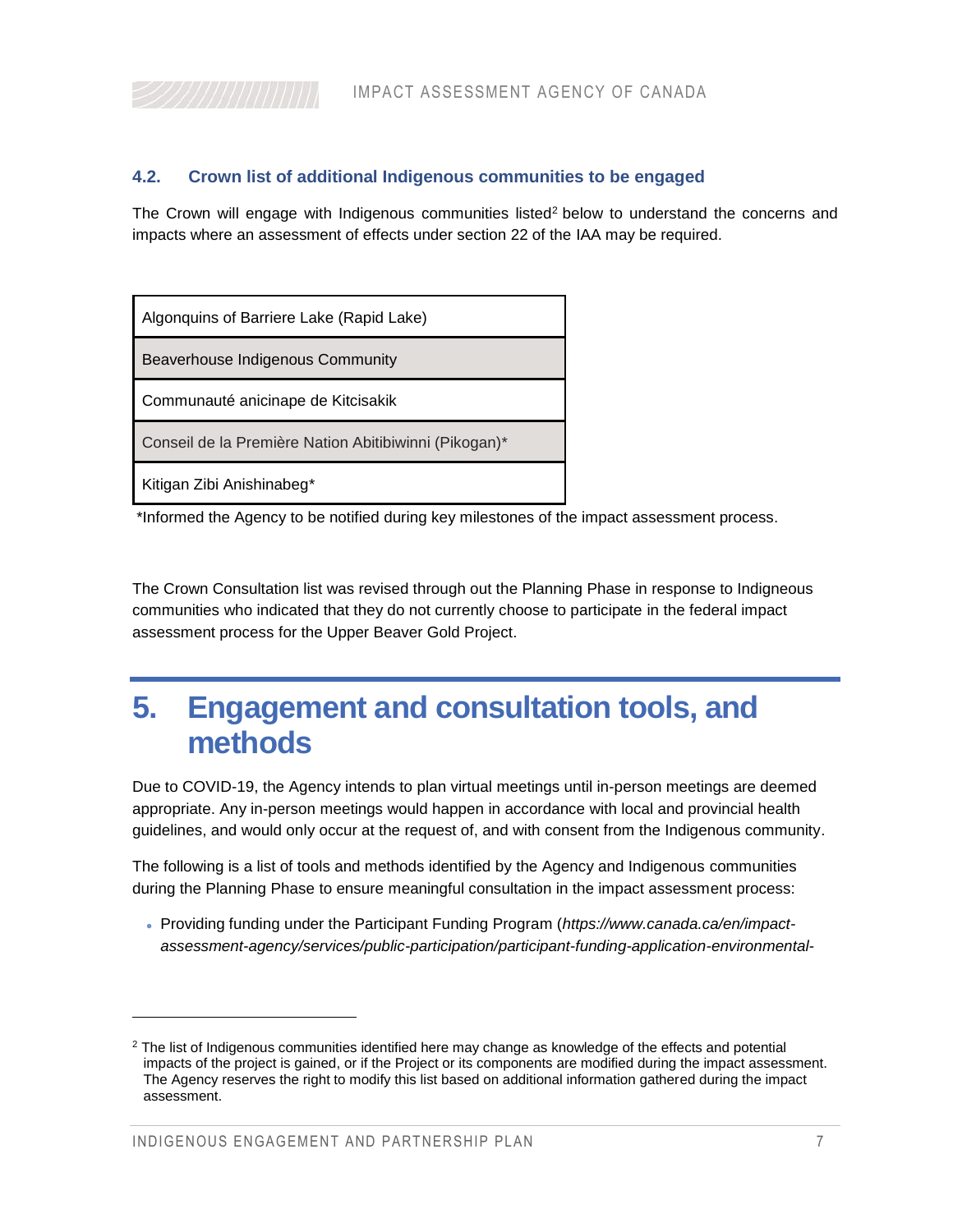*assessment.html*) to support Indigenous communities in participating in the impact assessment process;

- Providing clear and timely information on available funding, milestones in the impact assessment process timelines, and the workload expected of Indigenous communities to ensure meaningful participation and consultation;
- Communicating with Indigenous communities in an ongoing, open, and transparent manner;
- Considering cultural needs including seasonal issues (e.g., harvesting and hunting periods) and cultural protocols (e.g., offerings, such as tobacco) and spirituality (e.g., opening prayers);
- Following community consultation policies or protocols in consultation activities, to the extent possible;
- Establishing clear processes for identifying and designing accommodation measures, as applicable;
- Holding technical meetings with Indigenous communities and the proponent and/or expert authorities to support Indigenous communities' technical review of key documents and participation throughout the impact assessment process while considering timelines and capacity of Indigenous communities;
- Offering to collaborate on the assessment of impacts on the exercise of rights;
- Providing reasonable time for in-community visits, as appropriate;
- Establishing requirements for diverse participation (e.g., accessibility of meeting locations, timing of meetings, transportation);
- Providing individualized and/or group training on the impact assessment process and how to effectively participate in the process, including offering the Agency's Level 1 and Level 2 training;
- Providing translators and/or interpreters to support meetings between Indigenous communities and the Crown; and
- Providing summaries of key documents, fact sheets, infographics, PowerPoint tools, booklets, and audio-visual materials in plain language and in an accessible format.

In addition, the Agency will explore opportunities for:

- Translating key high-level summary documents whenever reasonably possible;
- Accommodating communication and consultation processes according to the communities' schedule, where possible; and
- Workshop formats to discuss key documents through the impact assessment process, where appropriate.

The Agency will work bilaterally with individual Indigenous communities, on items not listed above, in the development of an Indigenous community-specific consultation work plan as appropriate.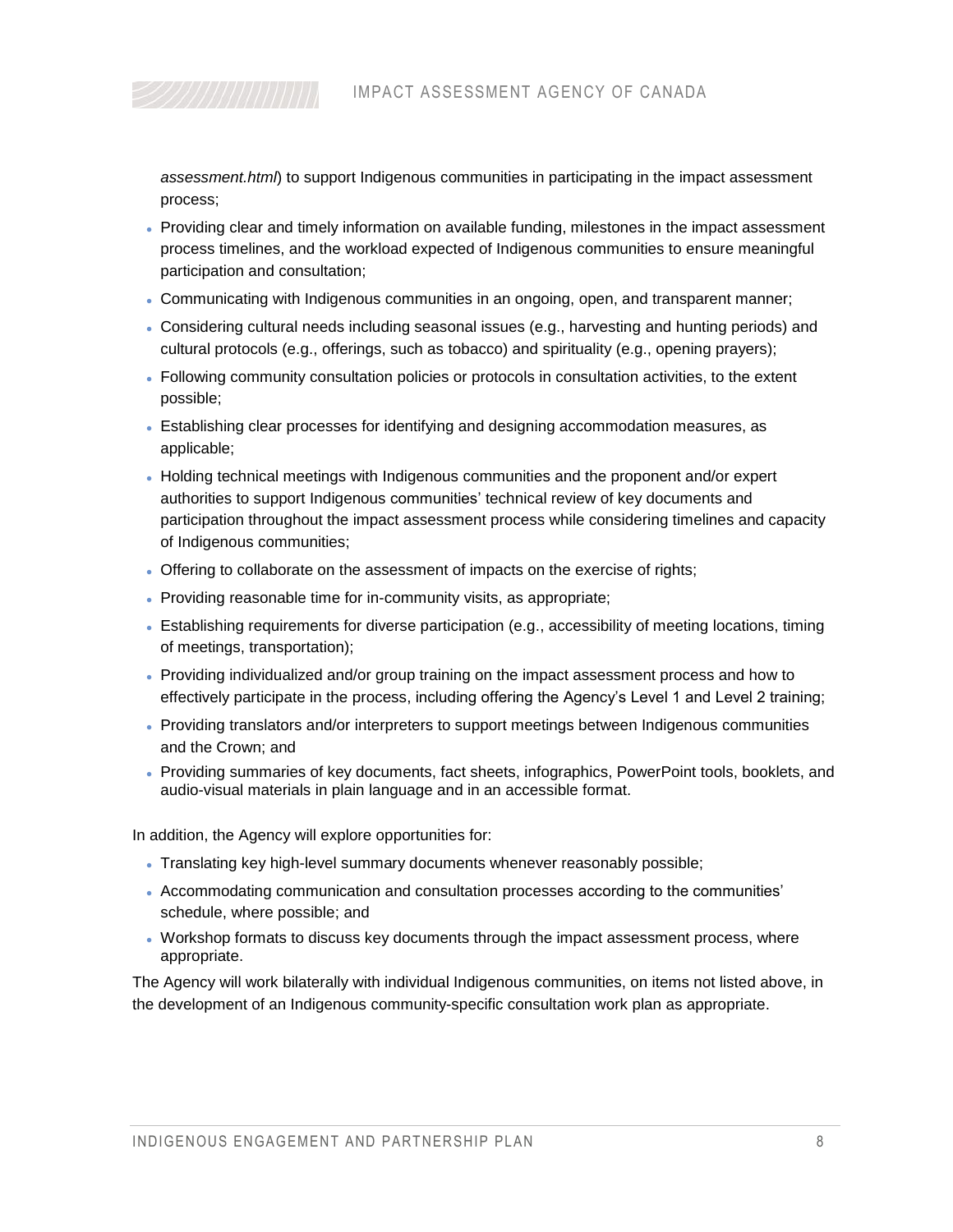## <span id="page-8-0"></span>**6. Engagement and consultation approach**

The table below provides a description of the main phases in the impact assessment process and an explanation as to how the Agency, on behalf of the federal Crown, proposes to engage and consult with Indigenous communities during each phase. This table describes objectives of each phase and engagement methods proposed throughout the impact assessment process.

Prior to the determination that an impact assessment was required, the Agency consulted with Indigenous communities on the Initial Project Description and prepared the Summary of Issues. Subsequently, the Agency provided the Summary of Issues to the proponent for preparation of the Detailed Project Description, including a response to the Summary of Issues. The Agency included the key issues identified by Indigenous communities in the Summary of Issues, and directed the proponent to refer back to the Indigenous community submissions to ensure they use the appropriate context and intent of the comments in their response.

Specific Indigenous communities to whom the Crown owes a duty to consult and who wish to work with the Agency to identify consultation activities beyond those included within this IEPP are welcome to express their interest in an Indigenous community-specific consultation work plan during the Impact Statement Phase. The Agency will work with Indigenous communities to develop community-specific consultation work plans, as needed. Table 1 provides a high-level list of the proposed approaches and activities.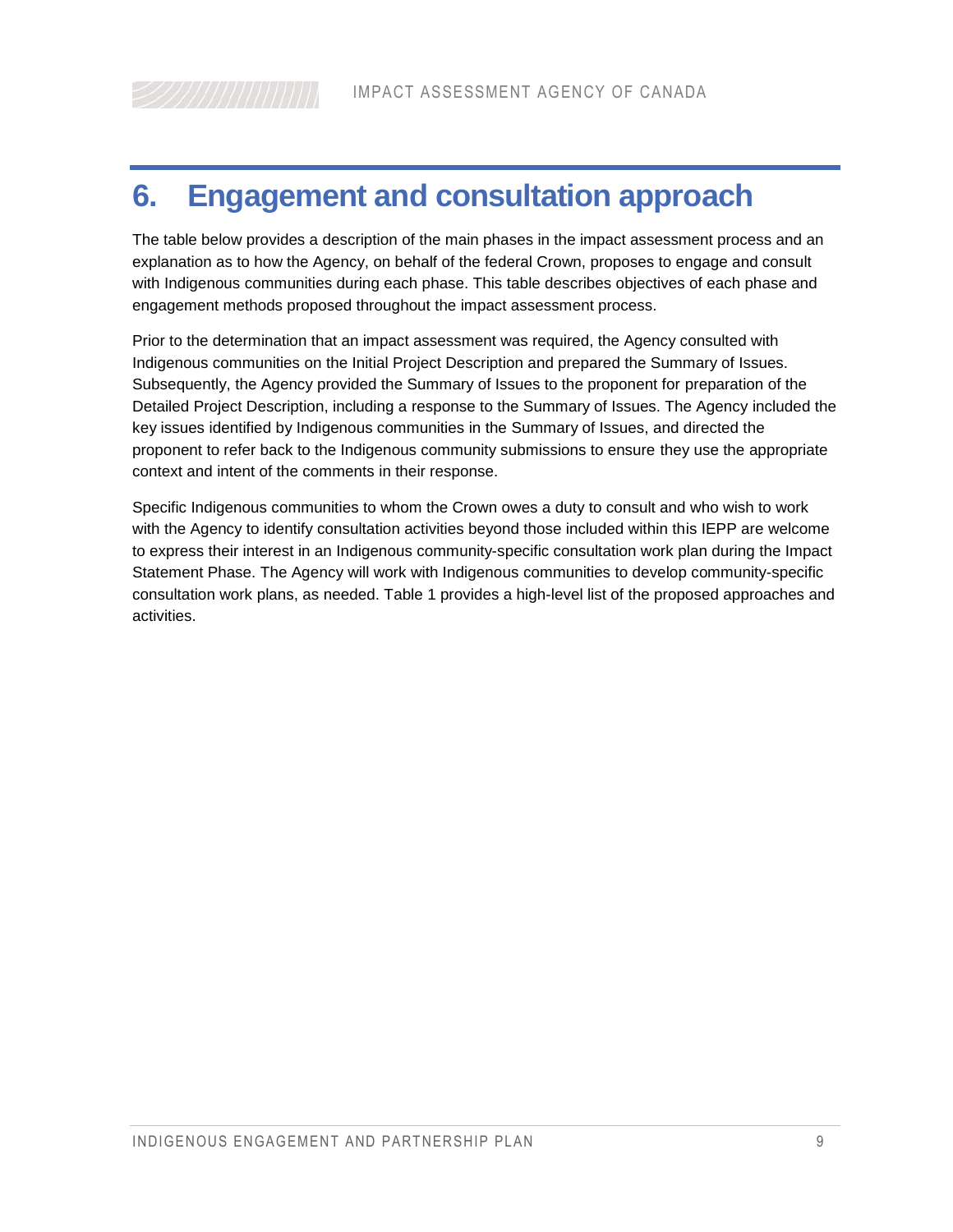#### **Table 1 – Table of Indigenous engagement approaches and activities**

| <b>Expected Agency activities</b>                                                                                                                                                                                                                                                                                                                                                                                                                                                                                                                                                                                                                                                                                                                                                                                                                                                                                                                                       | Expected Indigenous communities' participation/activities                                                                                                                                                                                                                                                                                                                                                                                                                                                                                                                                                                                                                                                                                                                                                             | <b>Engagement and consultation</b><br>method                                                                                                                                                                                                                                                                                                                            |  |  |  |
|-------------------------------------------------------------------------------------------------------------------------------------------------------------------------------------------------------------------------------------------------------------------------------------------------------------------------------------------------------------------------------------------------------------------------------------------------------------------------------------------------------------------------------------------------------------------------------------------------------------------------------------------------------------------------------------------------------------------------------------------------------------------------------------------------------------------------------------------------------------------------------------------------------------------------------------------------------------------------|-----------------------------------------------------------------------------------------------------------------------------------------------------------------------------------------------------------------------------------------------------------------------------------------------------------------------------------------------------------------------------------------------------------------------------------------------------------------------------------------------------------------------------------------------------------------------------------------------------------------------------------------------------------------------------------------------------------------------------------------------------------------------------------------------------------------------|-------------------------------------------------------------------------------------------------------------------------------------------------------------------------------------------------------------------------------------------------------------------------------------------------------------------------------------------------------------------------|--|--|--|
|                                                                                                                                                                                                                                                                                                                                                                                                                                                                                                                                                                                                                                                                                                                                                                                                                                                                                                                                                                         | <b>Phase 1: Planning</b>                                                                                                                                                                                                                                                                                                                                                                                                                                                                                                                                                                                                                                                                                                                                                                                              |                                                                                                                                                                                                                                                                                                                                                                         |  |  |  |
| <b>Objectives</b><br>Support understanding of the proposed Project<br>➤<br>Provide Indigenous communities funding to support participation during the Planning Phase<br>➤<br>Increase Indigenous communities awareness of the impact assessment process and meaningful participation<br>➤<br>Obtain comments and feedback on documents related to the Planning Phase such as the Initial Project Description and to inform the development of Indigenous Engagement<br>and Partnership Plan (IEPP) and Tailored Impact Statement Guidelines (Guidelines)<br>Share information on the impact assessment process and on opportunities for participation<br>➤<br>Timeline: 180 days (excluding any timeline suspension)                                                                                                                                                                                                                                                    |                                                                                                                                                                                                                                                                                                                                                                                                                                                                                                                                                                                                                                                                                                                                                                                                                       |                                                                                                                                                                                                                                                                                                                                                                         |  |  |  |
| From September 9, 2021 to November 9, 2021, Agency hosted<br>virtual meetings with Indigenous communities to support their<br>understanding of Impact Assessment and sought key issues and<br>concerns<br>From September 13, 2021 to October 4, 2021, Agency provided<br>grant funding during the first comment period of the Planning<br>Phase to support participation<br>Agency responded to any inquiries, sent letters / emails<br>informing Indigenous communities of upcoming Project, and<br>posted key documents on the Registry<br>Agency provided online training on Impact Assessment process<br>From December 20, 2021 to March 12, 2022, Agency made<br>grant funding available for the second comment period of the<br><b>Planning Phase</b><br>Agency hosted virtual meetings with Indigenous communities to<br>support their understanding of Impact Assessment and seek<br>their engagement in development of the draft Guidelines and<br><b>IEPP</b> | From September 13, 2021 to October 4, 2021, Indigenous<br>$\bullet$<br>communities participated in the first comment period on the Initial<br><b>Project Description</b><br>Indigenous communities commented on the Initial Project Description<br>Indigenous communities applied for available grant funding to support<br>participation during the Planning Phase<br>Indigenous communities participated in meetings to discuss and inform<br>$\bullet$<br>key planning documents<br>Indigenous communities commented on the draft Guidelines and the<br><b>IEPP</b><br>From January 31, 2022 to March 12, 2022, the Agency invited<br>comments on the draft IEPP and draft Guidelines including the<br>identification of any existing regional studies or plans that could inform<br>the assessment of the Project | Emails and/or calls<br>Online comments<br>Meetings, information sessions<br>and/or workshops<br>Posting of relevant documents<br>$\bullet$<br>and Notices on the Registry<br>Notify via email of relevant<br>documents and Notices on the<br>Registry to Indigenous<br>communities indicated in<br>sections 4.1 and 4.2<br>Follow-up to confirm receipt of<br>materials |  |  |  |

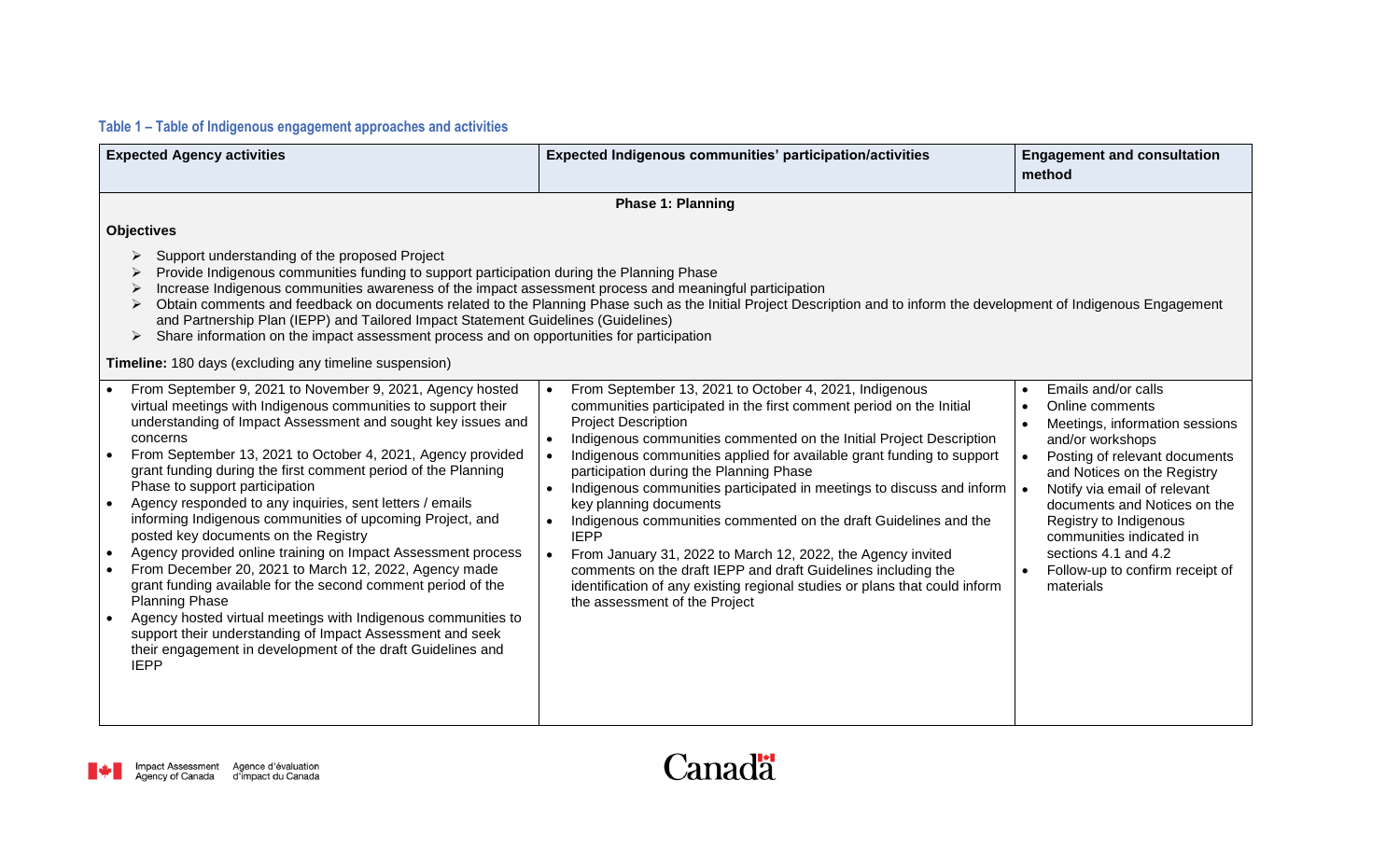| <b>Expected Agency activities</b>                                                                                                                                                                                                                                                                                                                                                                                                                                                                                                                                                                                                                                                                                                                                                                                                                                                                                                                                                                                                                                                                                                                                                                                                                                                                                                                | Expected Indigenous communities' participation/activities                                                                                                                                                                                                                                                                                                                                                                                                                                                                                                                                                                                                                                                                                                                                                                                                                                                                                                                                                                                                                                                                                                                                                                                                                                                                                                                                                                              | <b>Engagement and consultation</b><br>method                                                                                                                                                                                                                                                                                                                                                      |  |
|--------------------------------------------------------------------------------------------------------------------------------------------------------------------------------------------------------------------------------------------------------------------------------------------------------------------------------------------------------------------------------------------------------------------------------------------------------------------------------------------------------------------------------------------------------------------------------------------------------------------------------------------------------------------------------------------------------------------------------------------------------------------------------------------------------------------------------------------------------------------------------------------------------------------------------------------------------------------------------------------------------------------------------------------------------------------------------------------------------------------------------------------------------------------------------------------------------------------------------------------------------------------------------------------------------------------------------------------------|----------------------------------------------------------------------------------------------------------------------------------------------------------------------------------------------------------------------------------------------------------------------------------------------------------------------------------------------------------------------------------------------------------------------------------------------------------------------------------------------------------------------------------------------------------------------------------------------------------------------------------------------------------------------------------------------------------------------------------------------------------------------------------------------------------------------------------------------------------------------------------------------------------------------------------------------------------------------------------------------------------------------------------------------------------------------------------------------------------------------------------------------------------------------------------------------------------------------------------------------------------------------------------------------------------------------------------------------------------------------------------------------------------------------------------------|---------------------------------------------------------------------------------------------------------------------------------------------------------------------------------------------------------------------------------------------------------------------------------------------------------------------------------------------------------------------------------------------------|--|
|                                                                                                                                                                                                                                                                                                                                                                                                                                                                                                                                                                                                                                                                                                                                                                                                                                                                                                                                                                                                                                                                                                                                                                                                                                                                                                                                                  | <b>Phase 2: Impact Statement</b>                                                                                                                                                                                                                                                                                                                                                                                                                                                                                                                                                                                                                                                                                                                                                                                                                                                                                                                                                                                                                                                                                                                                                                                                                                                                                                                                                                                                       |                                                                                                                                                                                                                                                                                                                                                                                                   |  |
| <b>Objectives:</b><br>Increase Indigenous communities' awareness and understanding of the impact assessment process<br>➤<br>Provide Indigenous communities funding to support participation for the remainder of the impact assessment process<br>Encourage Indigenous communities to share Indigenous Knowledge and information with the proponent to inform the development of the proponent's Impact Statement<br>➤<br>Obtain comments / views on the proponent's Impact Statement<br>➤<br>Notify communities of key steps in the process such as the receipt of the Impact Statement and the comment period on the Impact Statement<br>➤<br>Identify potential impacts on exercise of Aboriginal or Treaty rights and avoidance, mitigation or accommodation measures in collaboration with Indigenous communities<br>➤<br><b>Timeline:</b> Up to 3 years (excluding any timeline extension)                                                                                                                                                                                                                                                                                                                                                                                                                                                 |                                                                                                                                                                                                                                                                                                                                                                                                                                                                                                                                                                                                                                                                                                                                                                                                                                                                                                                                                                                                                                                                                                                                                                                                                                                                                                                                                                                                                                        |                                                                                                                                                                                                                                                                                                                                                                                                   |  |
| Agency shares how feedback has been reflected or not in the<br>Guidelines and IEPP with rationale<br>Agency makes participant funding available for the remainder of<br>the impact assessment process<br>Agency administers participant funding throughout the impact<br>assessment process<br>Agency works with Indigenous communities to implement the<br>IEPP, to develop and implement Indigenous community-specific<br>consultation plans and has dialogue with interested Indigenous<br>communities to finalize approach to the assessment of impacts<br>on their exercise of Aboriginal or Treaty rights.<br>Agency provides Indigenous communities with guidance on how<br>to protect confidential information<br>Agency posts the proponent's Impact Statement on the Registry<br>and sends notification emails to Indigenous communities<br>Agency seeks the views of Indigenous communities on the<br>project's potential impacts on the exercise of their rights and<br>discuss whether the proponent has adequately identified<br>mitigation and/or accommodation measures, as appropriate, in<br>its Impact Statement<br>Agency holds a comment period on the Impact Statement. The<br>comments will assist in determining whether the Impact<br>Statement contains all the information and studies requested in<br>the Guidelines | Indigenous communities apply funding to participate in the remaining<br>phases of the impact assessment process<br>Indigenous communities present comments on the partnership<br>$\bullet$<br>possibilities and the ways they wish to participate in the assessment<br>process to inform the drafting, and implementation of, community-<br>specific consultation plans<br>Indigenous communities work with the Agency, if interested, in the<br>approach to conduct a collaborative assessment of potential project<br>impacts on Indigenous communities and on the exercise of their<br>Aboriginal or Treaty rights<br>Indigenous communities submit comments related to Indigenous<br>knowledge, if applicable, that the proponent considers when drafting<br>the Impact Statement<br>Indigenous communities share their points of view on the project's<br>potential impacts on the exercise of their Aboriginal or Treaty rights<br>with the proponent to inform the Impact Statement and with the<br>Agency to support the Agency's review of the Impact Statement<br>Indigenous communities collaborate with the proponent to collect<br>$\bullet$<br>relevant information about the project's potential positive and adverse<br>effects (direct and incidental), as well as discuss mitigation and<br>monitoring measures to address possible adverse effects with the<br>proponent to inform the proponent's Impact Statement | Emails and/or calls<br>$\bullet$<br>Online comments<br>Meetings, information sessions<br>and/or workshops<br>Posting of relevant documents<br>$\bullet$<br>and Notices on the Registry<br>Notify via email of relevant<br>$\bullet$<br>documents and Notices on the<br>Registry to Indigenous<br>communities indicated in<br>sections 4.1 and 4.2<br>Follow-up to confirm receipt of<br>materials |  |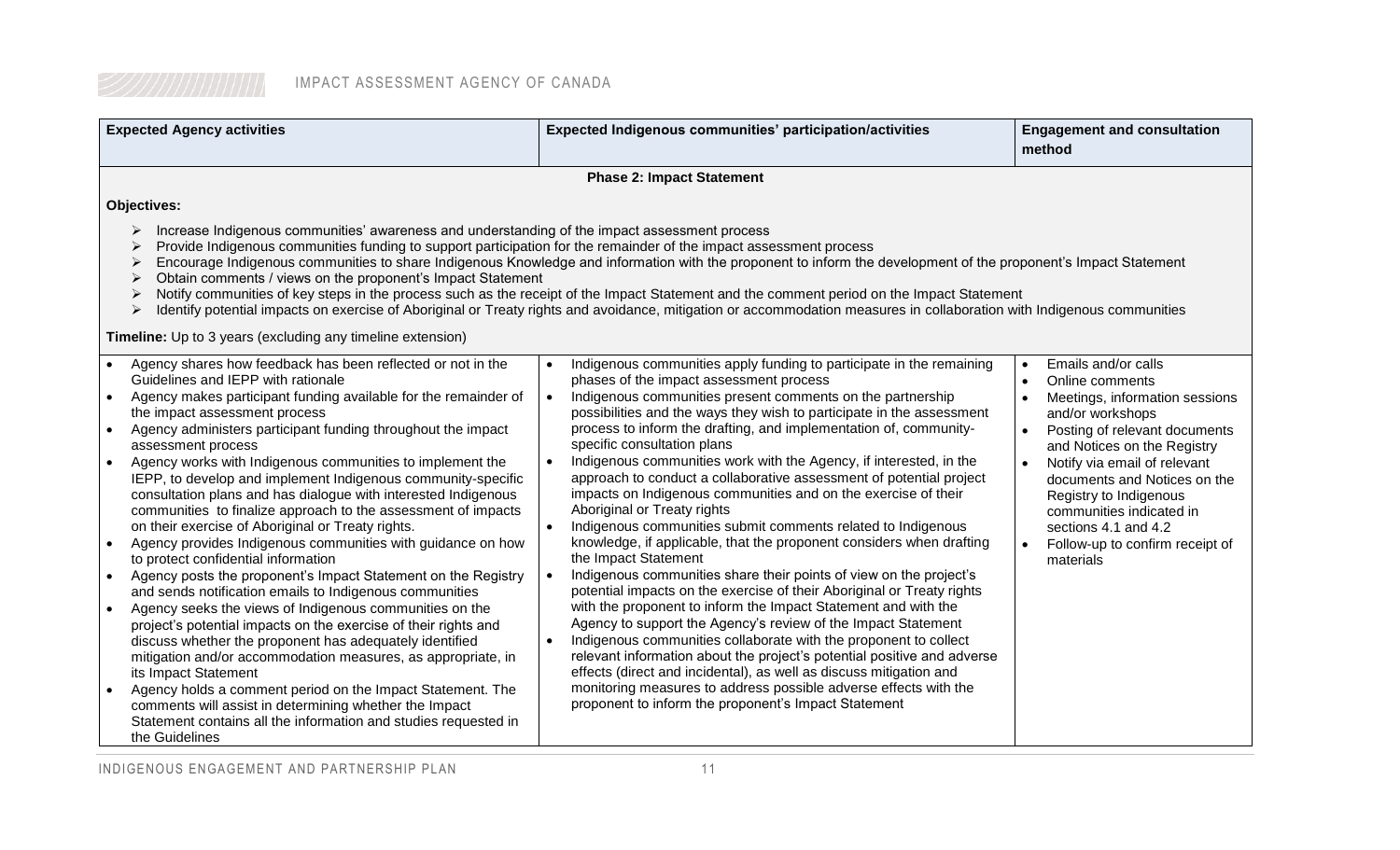| <b>Expected Agency activities</b> |                                                                                                          |  | <b>Expected Indigenous communities' participation/activities</b>                                                                                                                                                                                | <b>Engagement and consultation</b><br>method |
|-----------------------------------|----------------------------------------------------------------------------------------------------------|--|-------------------------------------------------------------------------------------------------------------------------------------------------------------------------------------------------------------------------------------------------|----------------------------------------------|
|                                   | Agency issues requests to the proponent for information or<br>studies required to satisfy the Guidelines |  | Indigenous communities express to the proponent any interest in<br>funding for studies conducted by potentially affected Indigenous<br>communities<br>Indigenous communities submit opinions or comments on the<br>proponent's Impact Statement |                                              |
| <b>Phase 3: Impact Assessment</b> |                                                                                                          |  |                                                                                                                                                                                                                                                 |                                              |

#### **Objectives:**

- $\triangleright$  Increase Indigenous communities' awareness and understanding of the impact assessment process
- ▶ Develop, consult on and submit Agency's preliminary analysis and conclusions related to potential project impacts on Indigenous communities
- Obtain comments / views on the Agency's draft Impact Assessment Report and draft potential conditions
- ▶ If interested, collaborate with the Agency on the assessment of potential project impacts on Indigenous communities and on the exercise of their Aboriginal or Treaty rights
- ▶ Notify communities of key steps in the process such as the comment period on the draft Impact Assessment Report and draft potential conditions

**Timeline:** Up to 300 days (excluding any timeline extension)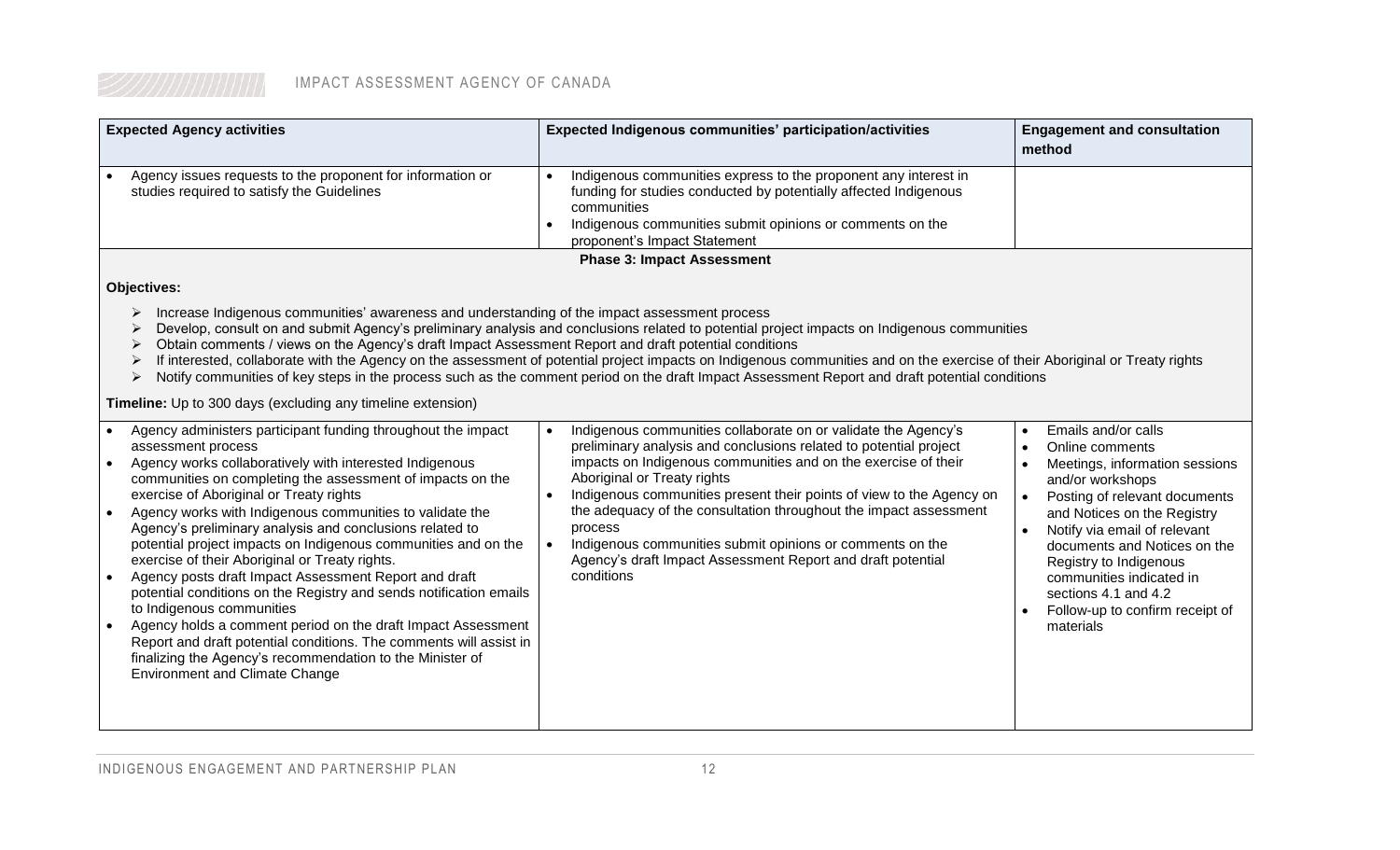| <b>Expected Agency activities</b>                                                                                                                                                                                                                                                                                                                                                         | Expected Indigenous communities' participation/activities                                                                                                                                                                                                                                                                                                                                                  | <b>Engagement and consultation</b><br>method                                                                                                         |  |  |
|-------------------------------------------------------------------------------------------------------------------------------------------------------------------------------------------------------------------------------------------------------------------------------------------------------------------------------------------------------------------------------------------|------------------------------------------------------------------------------------------------------------------------------------------------------------------------------------------------------------------------------------------------------------------------------------------------------------------------------------------------------------------------------------------------------------|------------------------------------------------------------------------------------------------------------------------------------------------------|--|--|
|                                                                                                                                                                                                                                                                                                                                                                                           | <b>Phase 4: Decision</b>                                                                                                                                                                                                                                                                                                                                                                                   |                                                                                                                                                      |  |  |
| <b>Objectives:</b>                                                                                                                                                                                                                                                                                                                                                                        |                                                                                                                                                                                                                                                                                                                                                                                                            |                                                                                                                                                      |  |  |
| Inform the proponent, Indigenous communities and the public about the Decision Statement issued by the Minister<br>Increase awareness of the Decision Statement, including reasons for the public interest determination, and the conditions, where applicable                                                                                                                            |                                                                                                                                                                                                                                                                                                                                                                                                            |                                                                                                                                                      |  |  |
|                                                                                                                                                                                                                                                                                                                                                                                           | Timeline: Up to 30 days if the determination is made by the Minister, or up to 90 days if the Minister refers the determination to Governor in Council (excluding any timeline extension)                                                                                                                                                                                                                  |                                                                                                                                                      |  |  |
| Agency posts on the Registry the Decision Statement, including<br>$\bullet$<br>the reasons for the public interest determination and conditions,<br>where applicable<br>Agency has ongoing dialogue with Indigenous communities,<br>briefs them on the Minister's Decision Statement and provides<br>them with opportunities to learn about next steps post-impact<br>assessment decision | Indigenous communities learn about Minister's decision and about<br>$\bullet$<br>next steps post-impact assessment decision                                                                                                                                                                                                                                                                                | Posting of relevant documents<br>$\bullet$<br>and Notices on the Registry<br>Notifications sent by email<br>Follow-up to confirm receipt of<br>email |  |  |
|                                                                                                                                                                                                                                                                                                                                                                                           | <b>Phase 5: Post-Decision</b>                                                                                                                                                                                                                                                                                                                                                                              |                                                                                                                                                      |  |  |
| Objectives: if the project is approved                                                                                                                                                                                                                                                                                                                                                    |                                                                                                                                                                                                                                                                                                                                                                                                            |                                                                                                                                                      |  |  |
| Post-Decision follow-up, monitoring activities and results from follow-up program on the Registry<br>Obtain comments on potential amendments to the Decision Statement, should an amendment be required                                                                                                                                                                                   |                                                                                                                                                                                                                                                                                                                                                                                                            |                                                                                                                                                      |  |  |
| Timeline: Begins after the Decision Statement is issued to the proponent and is ongoing                                                                                                                                                                                                                                                                                                   |                                                                                                                                                                                                                                                                                                                                                                                                            |                                                                                                                                                      |  |  |
| Agency conducts compliance and enforcement activities<br>$\bullet$<br>consistent with the Compliance Promotion and Enforcement<br>Policy for designated projects subject to the IAA and post results<br>as per section 152 of the IAA on the Registry<br>Agency consults on potential amendments to the Decision<br>Statement, should an amendment be required                            | Submit comments to the Agency on potential amendments to the<br>$\bullet$<br>Decision Statement, should an amendment be required<br>For questions or comments about the Agency's compliance and<br>enforcement program and policies, or if the public has reason to<br>believe that there has been a contravention of the IAA, please report it<br>to the Agency at: compliance-conformite@iaac-aeic.gc.ca | Emails<br>$\bullet$<br>Online comments<br>$\bullet$<br>Posting of relevant documents<br>and Notices on the Registry                                  |  |  |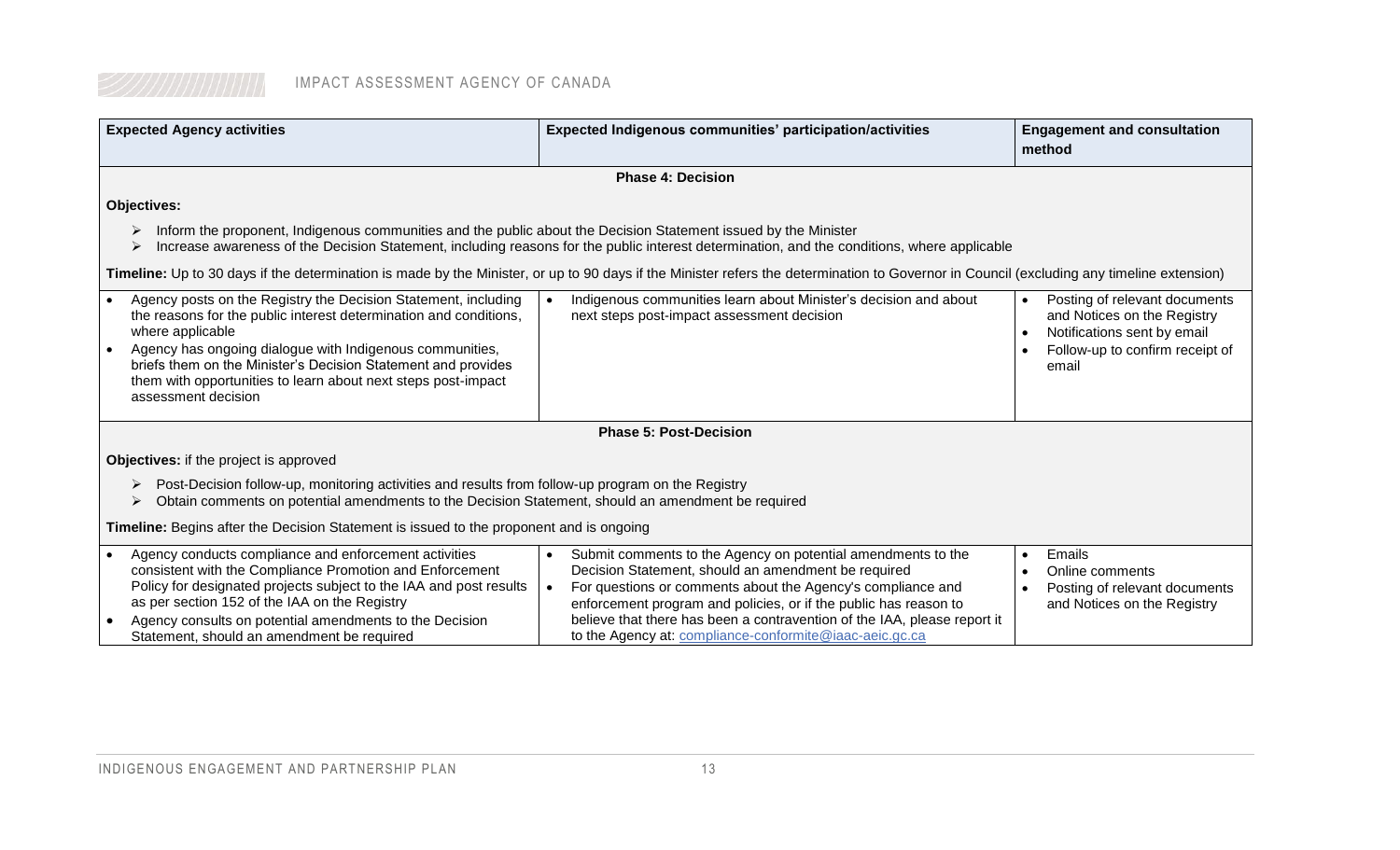## <span id="page-13-0"></span>**7. Participant funding**

During the Planning Phase, Indigenous communities received grant funding to support their comments on the Initial Project Description. Grant funding was also available to support the review and comment on the draft Guidelines, and the draft IEPP. Funding is also available to support Indigenous communities to participate throughout the impact assessment process. The opportunity to submit applications for funding will be made available to the Indigenous communities during the Impact Statement phase. These participant-funding opportunities will support the Indigenous communities to comment on the proponent's Impact Statement and the Agency's draft Impact Assessment Report and potential conditions.

For information about the activities that are eligible for funding or to apply for funding, see the National Program Guidelines and application at: [https://www.canada.ca/en/impact-assessment](https://www.canada.ca/en/impact-assessment-agency/services/policy-guidance/participant-funding-program-national-program-guidelines.html)[agency/services/policy-guidance/participant-funding-program-national-program-guidelines.html.](https://www.canada.ca/en/impact-assessment-agency/services/policy-guidance/participant-funding-program-national-program-guidelines.html)

## <span id="page-13-1"></span>**8. Federal Agencies' roles and responsibilities**

The [Permitting Plan](http://iaac-aeic.gc.ca/050/evaluations/document/143583?culture=en-CA) issued at the end of the Planning Phase describes the permits and authorizations that may be required for the Project to proceed.

Federal authorities<sup>3</sup> identified in the Permitting Plan as well as those with additional expert advice will engage as needed with the Agency, proponent, Indigenous communities and other parties to clarify information requirements related to its specialist or expert information and knowledge. Throughout the impact assessment process, federal authorities may also review and analyze the proponent's Impact Statement; support and participate in the Agency's Crown consultation activities; and support the Agency and Indigenous communities in understanding, assessing and addressing impacts on the exercise of Aboriginal and Treaty rights.

The Agency is the Crown Consultation Coordinator for the purpose of streamlining the impact assessment process. The Agency has collaborated and will continue to collaborate with all federal authorities and use their expertise throughout all impact assessment phases.

 $\overline{a}$ 

 $3$  Employment and Social Development Canada; Environment and Climate Change Canada; Federal Economic Development Agency for Northern Ontario; Fisheries and Oceans Canada; Health Canada; Indigenous Services Canada – First Nations and Inuit Health Branch; Indigenous Services Canada – Lands and Economic Development; Natural Resources Canada; Public Health Agency of Canada; Transport Canada; and Women and Gender Equality Canada